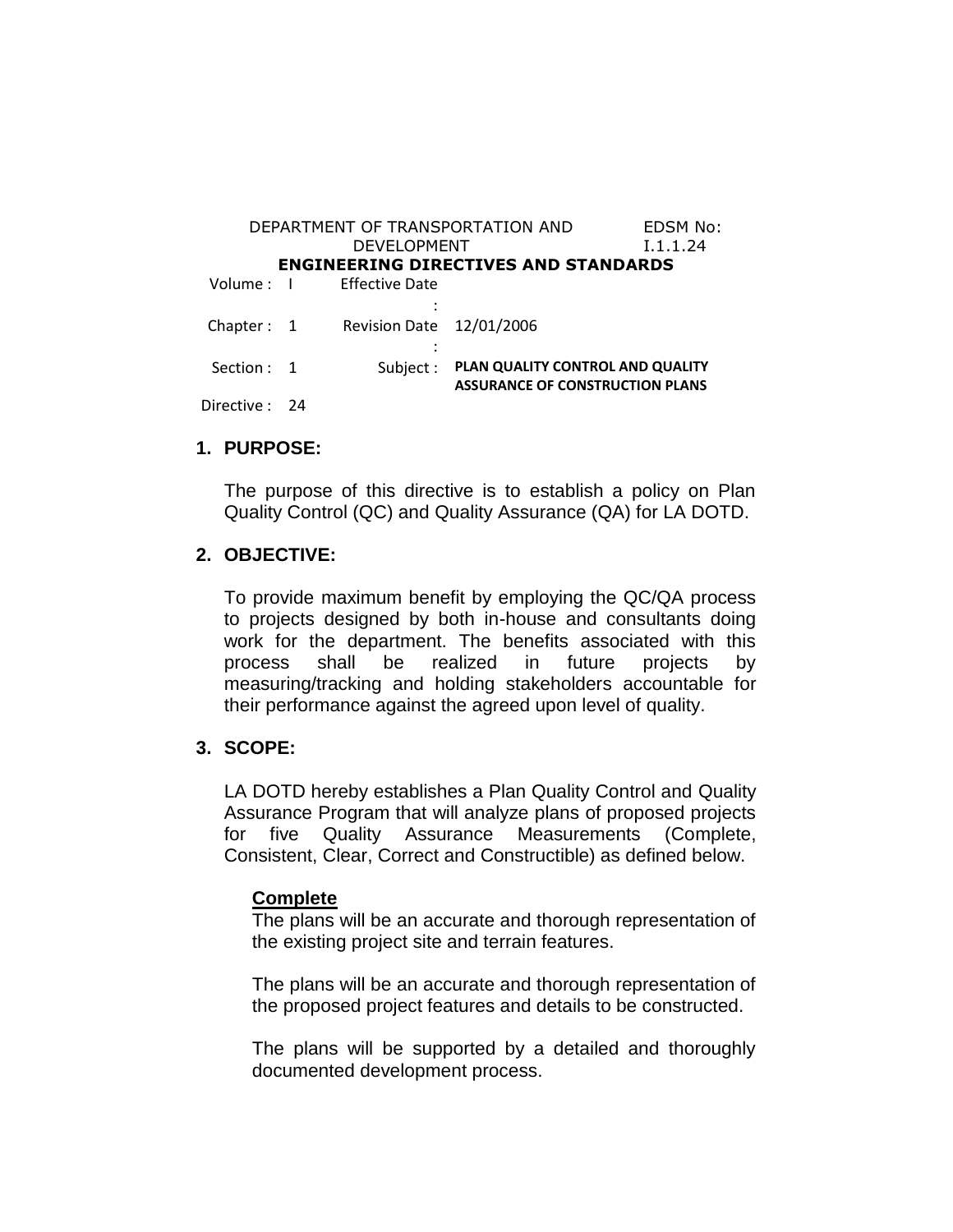The plans will be developed with the active involvement of all affected parties and developmental stage owners throughout all stages of development.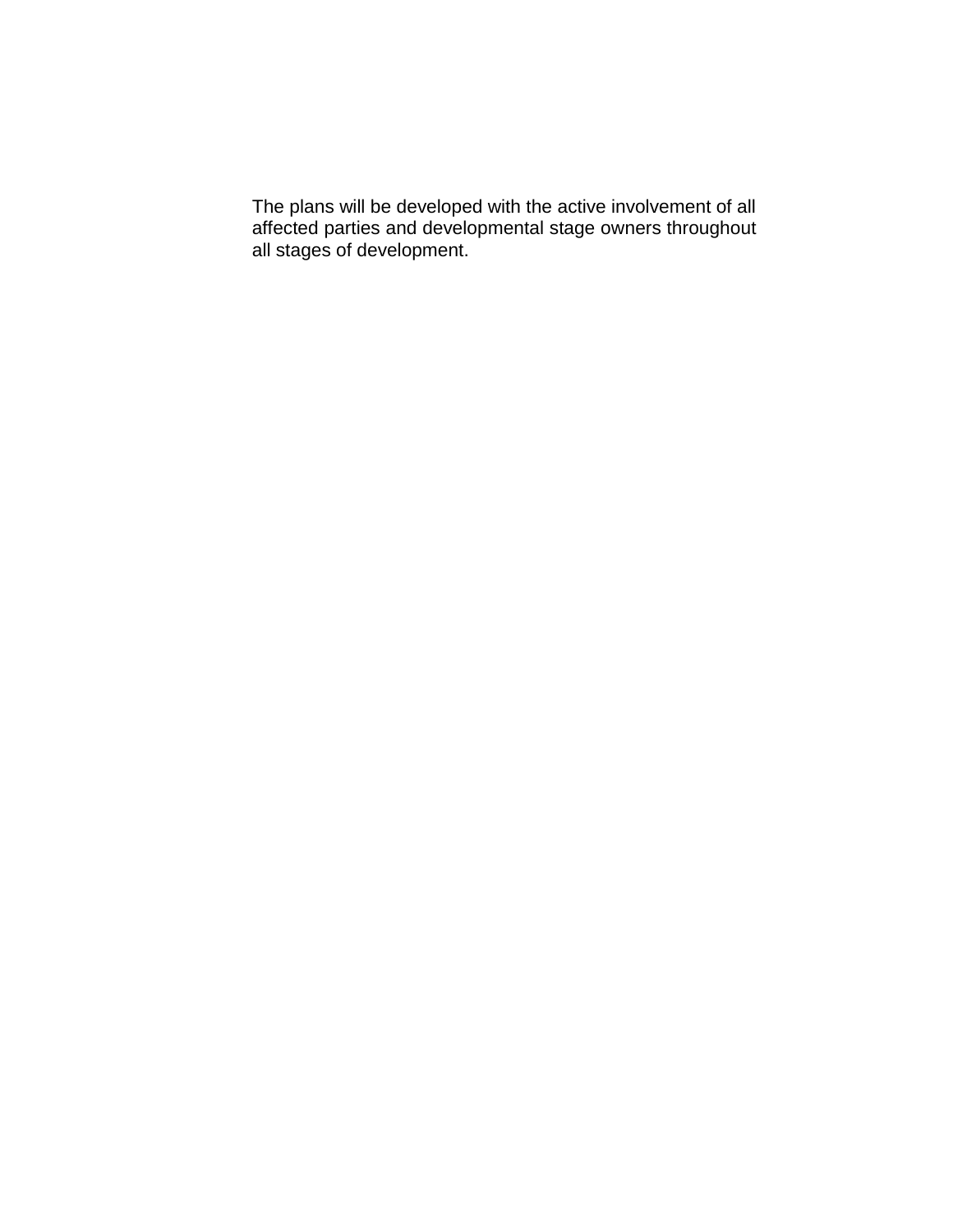# **Consistent**

The plans will be consistent with other plans developed by and for LADOTD. The plans will also comply with all standards and guidelines set by the following LADOTD manuals and guidelines:

Road Design Plan Preparation Bridge Design Manual Hydraulics Manual Construction Plans Quality Control/Quality Assurance Electronic Standards AASHTO Design Guides

# **Clear**

The plans will not have or contain any design errors or omissions which will require more than one addendum during the project advertisement period.

# **Correct**

The plans will not have or contain any design errors or omissions which will cause the delay, postponement, or cancellation of the project letting.

# **Constructible**

The plans will not require more than one change order due to design errors or omissions throughout the construction phase, which individually causes an increase or decrease of more than 3% of the original contract bid award amount or causes an increase or decrease in the contract time by more than one day.

# **4. POLICY:**

The Department shall perform Quality Control and Quality Assurance checks on all projects in accordance with the most current edition of the **CONSTRUCTION PLANS QUALITY CONTROL/QUALITY ASSURANCE MANUAL.** A Documentation Manual for Project Delivery has been developed and will be completed for each project prior to the Project Delivery Date (PDD). In addition, the Project Engineer will complete a Post Construction Plan Quality Assurance Rating Form once the construction project (Stage 5) has been accepted by the LADOTD. This will provide feedback on any issues concerning QC/QA discovered during the construction of the project. The manual and all forms are available on the Department's website.

# **5. RESPONSIBILITY:**

The Project Manager will utilize the Documentation Manual for Project Delivery and the Construction Plans Quality Control/Quality Assurance Manual to ensure that the QC/QA process is followed for each project. The completed forms will be part of the projects history. The Project Engineer will also be held responsible for the completion and submission of the Post Construction Plan Quality Assurance Rating Form to the Project Manager.